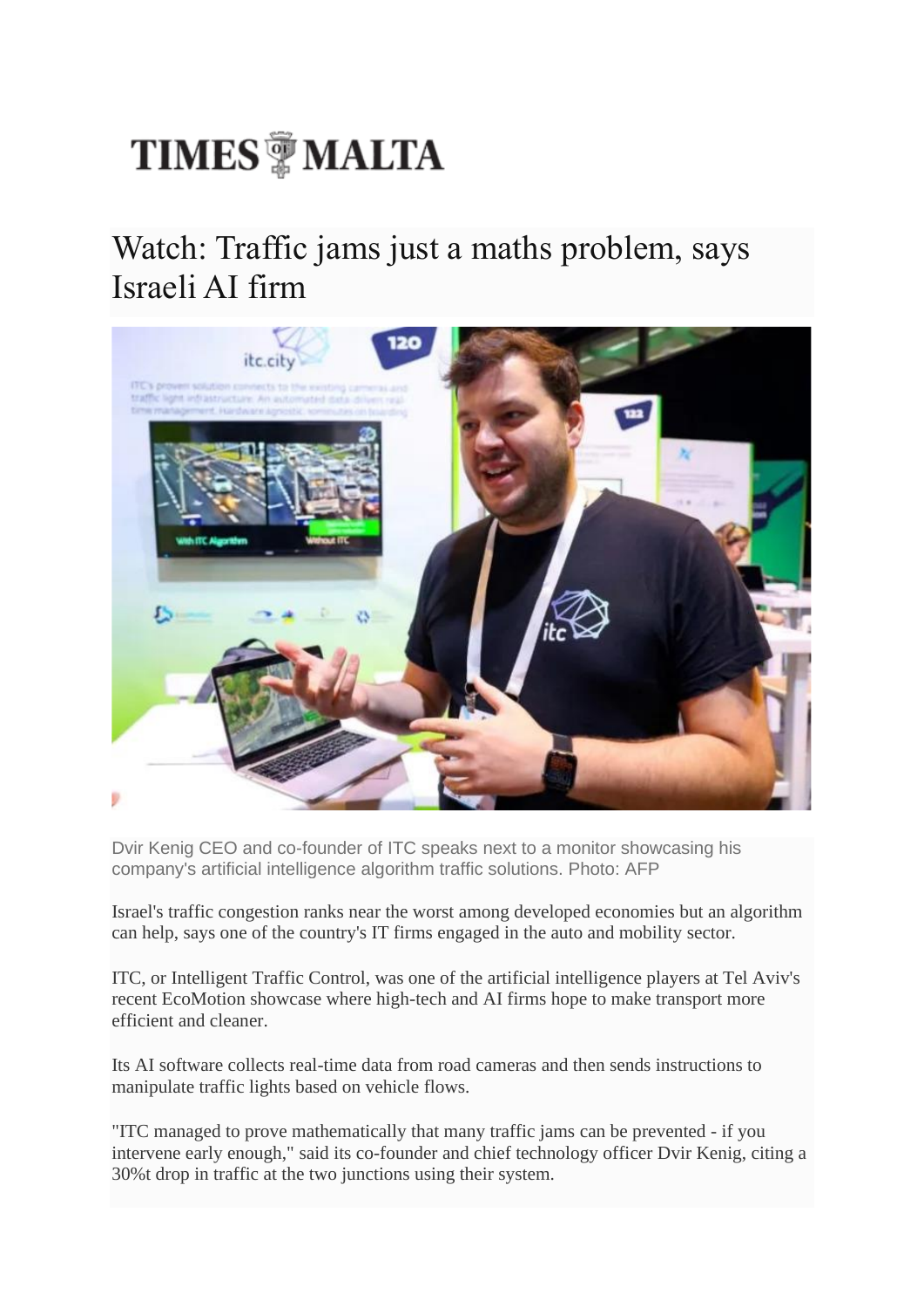The company says road congestion is a global scourge, calculating that the average driver spends three days a year stuck in traffic, also pumping out greenhouse gas emissions.

The problem is acute in Israel where, the Organisation for Economic Cooperation and Development says, "transportation infrastructure lags significantly behind" most member countries and "road congestion is one of the worst in the OECD".

## Military innovations

EcoMotion's founder Meir Arnon told AFP that surging global interest in smart mobility had made Israel an auto industry player, even though it doesn't manufacture any cars.

"Cars changed," said the industrialist turned investor. "Cars were metal and wheels and a radio. Today these things don't matter, they're all mass produced by the same companies for everyone.

"What differentiates car manufacturers today is the driving experience... the vehicle's ability to adapt itself to the driver," he said.

Systems developed by Israel's army and private defence industry - notably surveillance, communication and sensory technology - have become central to automakers, Arnon said.

With over 600 start-ups in the field - "second only to Silicon Valley" - Israel has become a "centre of mobility," Arnon said, noting that 35 global auto companies have operations in the country, including General Motors.

"The future of vehicles lies outside vehicles - in the cloud, our phones, in the cars to some extent, and all these elements create an open platform," said Gil Golan, head of GM's local technical centre.

"This open platform is a place for innovation and creativity, which Israelis are good at."

## Engineers needed

Also at EcoMotion was Rider Dome, whose cameras mounted on the front and back of motorcycles use artificial intelligence to warn riders of nearby dangers.

"A driving assistant that has become a standard in nearly every car does not exist in motorcycles," chief executive Yoav Elgrichi said. "That's why we decided to found Rider Dome."

But some observers warn that Israel's technology sector, including smart mobility, could run out of steam.

The Israel Innovation Authority says the tech sector, which accounts for half the country's exports and one in 10 jobs, is "maturing" and the number of new startups is on the decline.